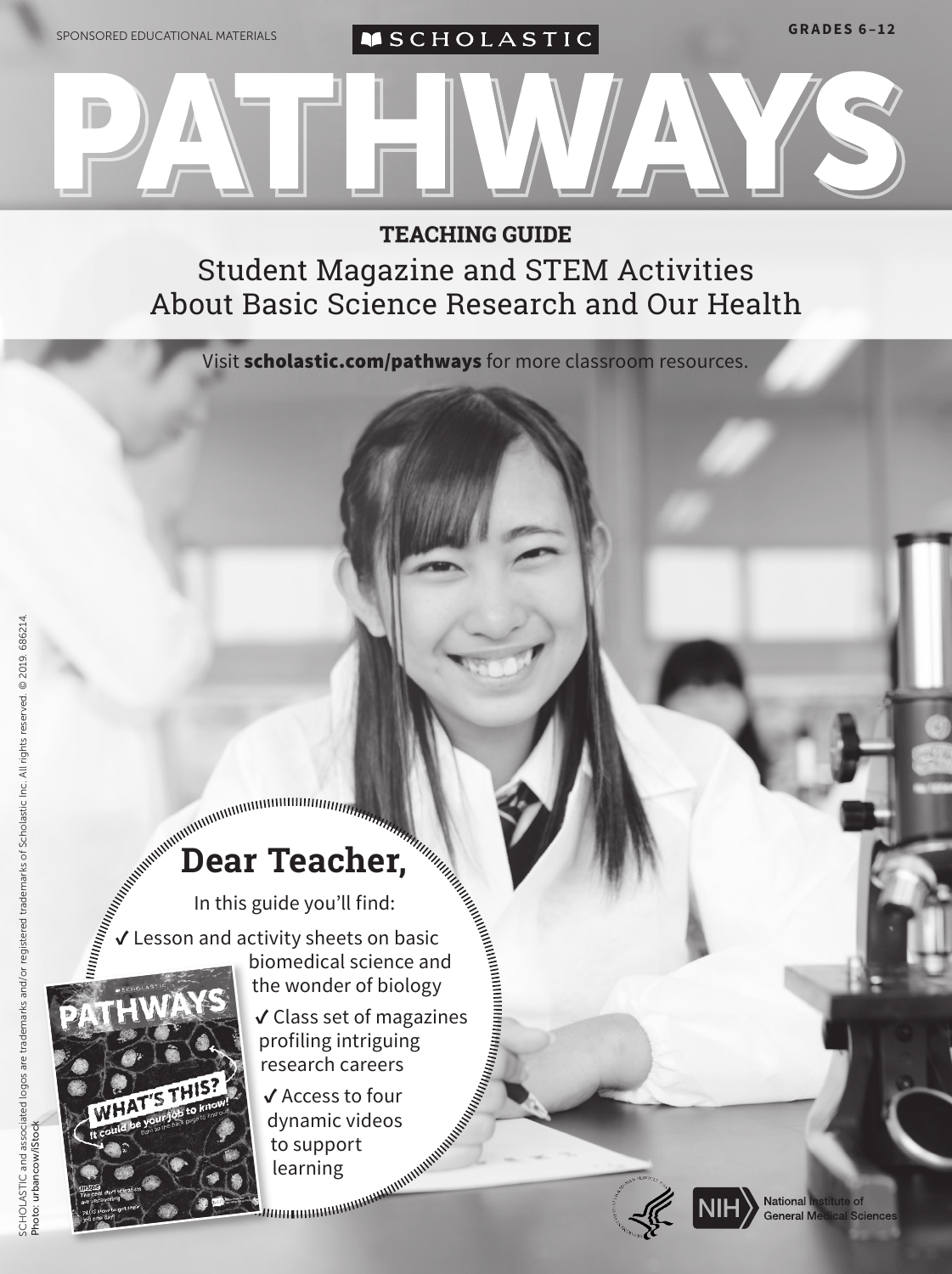## **Exploring the Science in Our World**

**Spark your students' curiosity about their world by introducing them to the science of living systems and how its study can improve our health.** 

questions and define problems, plan a research project based on focused questions, and demonstrate an understanding of basic science.

### Time

- 
- 
- 
- Vocabulary list

**1** Display the following image[.](https://images.nigms.nih.gov/Pages/DetailPage.aspx?imageID2=3782) Find it in color here: **bit.ly/skinbow**.<br>Students will ask it in color here: bit.ly/skinbow.



60 minutes After students guess what the image might be, explain that it is a zebrafish **Materials** scale. Scientists have inserted genes that • What Is It? video at make cells brightly glow in different colors to highlight different types of cells. Each **[scholastic.com](http://www.scholastic.com/pathways)**  colored speck is an individual cell. **/pathways** 

• Go on a Science **2** Play the What Is It? video and have<br>
Scavenger Hunt **2** activity sheet Science Scavenger Hunt activity sheet.  $\blacktriangle$  students complete the Go on a Science Scavenger Hunt activity sheet. • What Fascinates You? After students share their thoughts on the activity sheet video, write one of the following facts on<br>Vocabulary list the board.

- at **[scholastic.com](http://www.scholastic.com/pathways/vocablist)** People who live in high altitudes have **[/pathways/vocablist](http://www.scholastic.com/pathways/vocablist)** genetic adaptations that allow them to survive in thin air.
	- Bacteria on your skin help heal injuries.
	- You lose between 30,000–40,000 skin cells every minute.
	- If you stretched out the DNA inside one human cell, it would be more than 6 feet long.

**3** Ask students what the fact you displayed makes them wonder about. As a class, compile a list of questions the fact generates. Push students to question the science behind the fact, as well as to consider how the fact could connect to another environment or organism.

**4**Explain that the brainstorm the class  $\blacksquare$  just completed is an example of how basic science research begins. Basic science is the practice of figuring out how and why things work (in contrast to applied science, which applies knowledge gained from basic science to make advances in fields like technology or medicine). Science researchers work to uncover the mechanisms and structures that power our world to understand life processes and treat diseases.

**5** Display the other facts from step 2  $\Box$  and distribute the What Fascinates You? activity sheet. Instruct students to develop a basic research plan using one of the facts as a starting place. Allow them to refer to the student magazine for guidance.

**6** Have students share their research plans and challenge their classmates to build on their ideas, generate new questions, or think of alternative applications for their investigations. Acknowledge that there are many different pathways into research questions.

### **Using the Pathways student magazine**

**Explain to students that there are many different research pathways within basic science as well as many possible** pathways **to a successful career. As a class, read the researcher profiles in the student magazine. Discuss the researchers' inspiration and interests, and emphasize the importance of students using their own skills and interests to find a career that is the best fit for them. Challenge students to identify quotes from the profiles that align with a growth mind-set (the belief that abilities can be developed through hard work and resilience). Discuss how a growth mind-set can serve students now. Emphasize the fact that the study, teamwork, and critical-thinking skills that students are developing right now can be the basis for a future career in STEM research.** 

**Answers to "Cool Tools in Science" student magazine quiz: Image 1: Gel Electrophoresis, Image 2: Cryo-Electron Microscopy, Image 3: Confocal Microscopy.**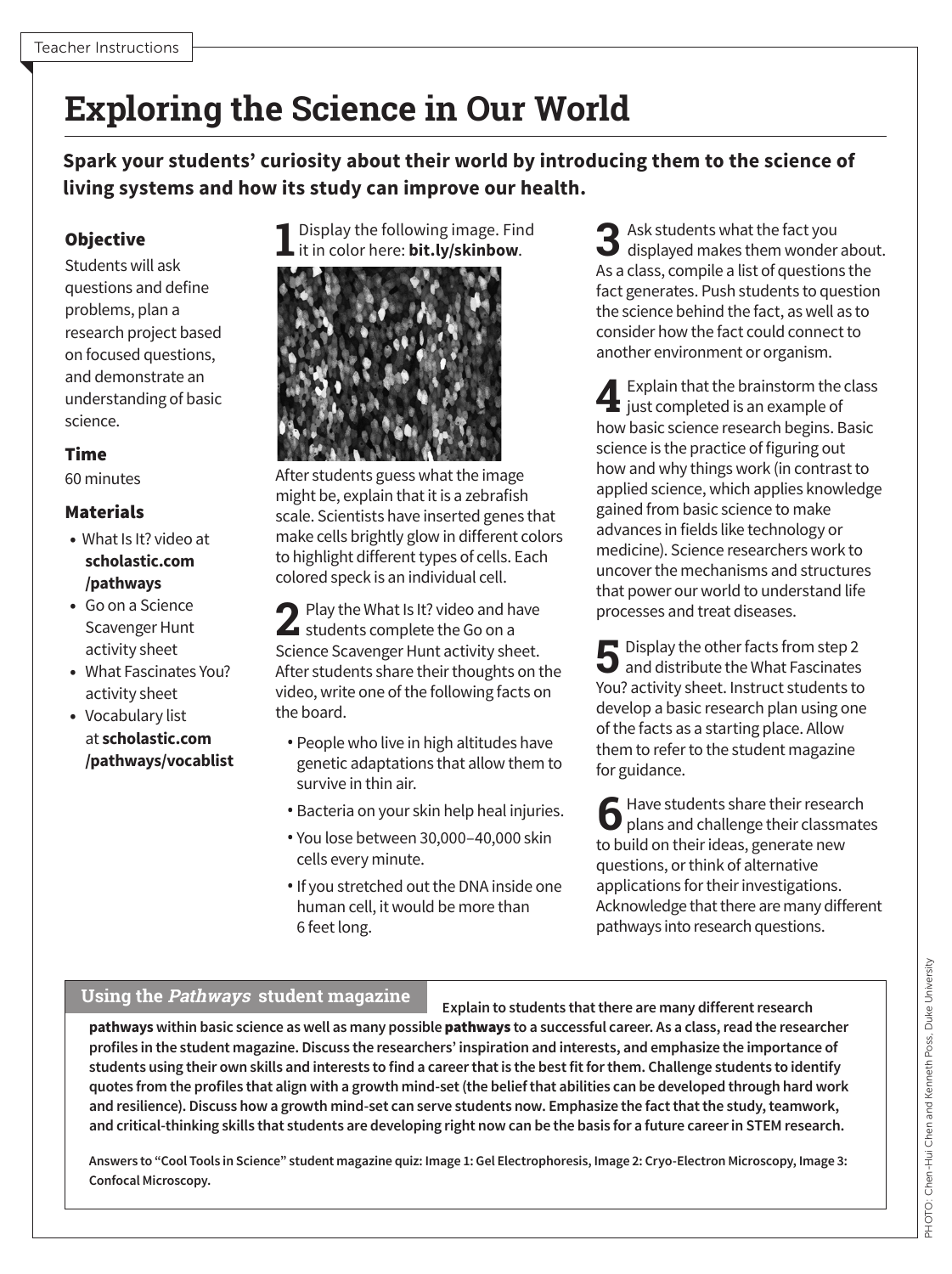# **Go on a Science Scavenger Hunt**

Use the fantastic facts you learned from the What Is It? video to answer the questions below.



1. What kinds of living things are made up of cells? Can you name some of the organisms used in basic science research?

2. Why is it so important for scientists to understand how cells work?

3. What big-picture issues does Dr. Bracewell hope his study of cells can help address?

4. What are two key ways you can think like a scientist?